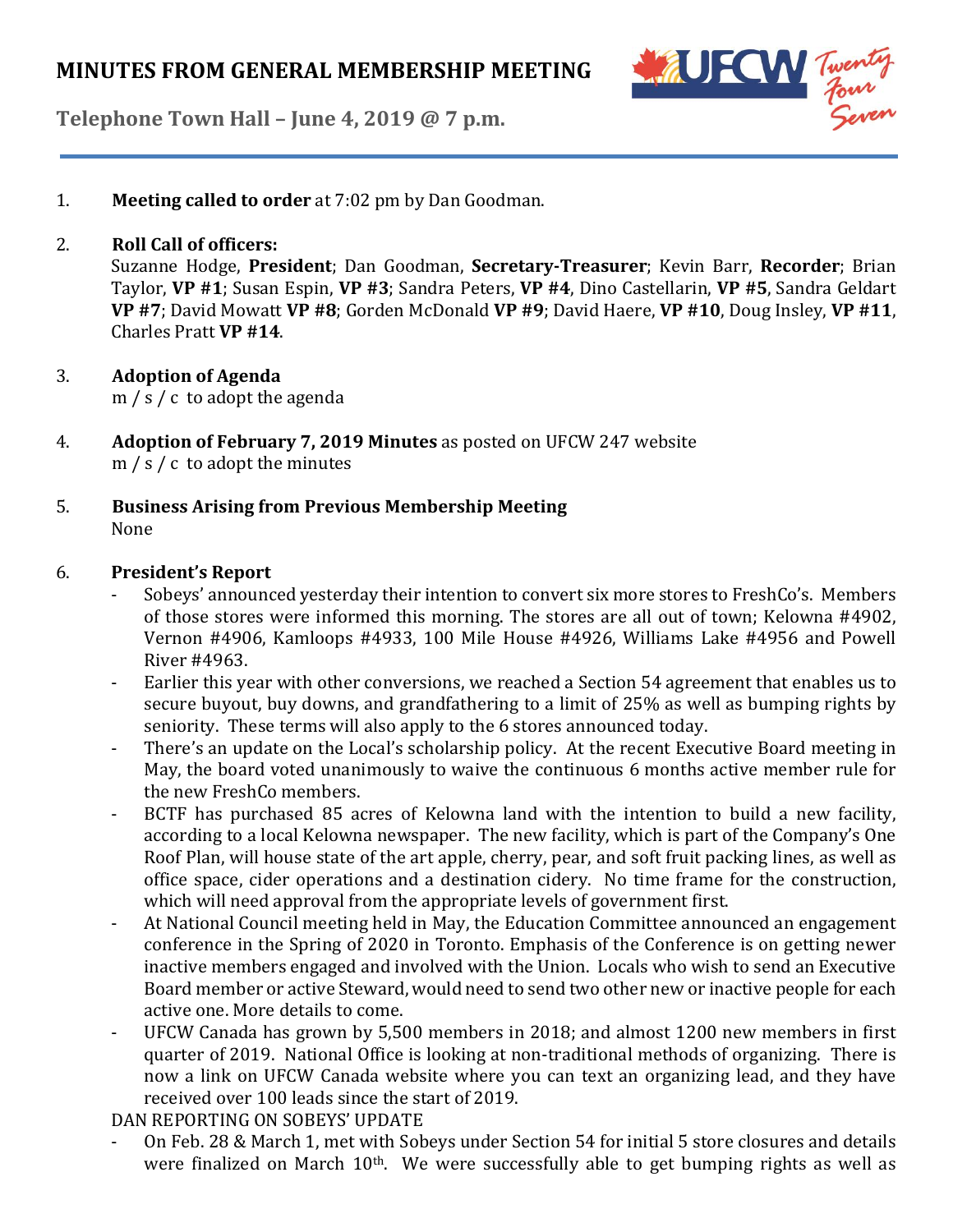severance, buyouts, buy downs, and for some, options to stay in those locations with some grandfathering rights. Under LOA 12, the Safeway Agreement, we also entered into bargaining for the new contract for FreshCo stores, and met on several days in April. Although we bargained and reached agreements on most issues, there is no agreement on the wage scales, the absence of yearly wage increases, and the proposed health and welfare benefits. We are proceeding to final offer selection as set out in LOU #12, to resolve the issues. Under the FOS, both sides need to agree to an arbitrator and we have reached an agreement that it be Arbitrator David McPhillips. We are currently finalizing our position with the assistance of our legal counsel.

- Finally agreed to meet on July 15<sup>th</sup> for oral hearing. We will exchange written positions on June 14<sup>th</sup>, with each side having until June 28<sup>th</sup> to respond. We will then make final oral arguments in front of Arbitrator McPhillips on July 15th.
- We did agree, without prejudice, to the position that the employer be able to hire members and staff the stores under the terms we have reached agreement on so far. The Mission FreshCo opened on April 25th, and the 2 Richmond locations opened on May 16th.
- Last Thursday, the company informed us that the next two FreshCo locations would be FreshCo Chalo stores (Strawberry Hills and Newton stores). They are slated to open July 11th.
- Update on bumping and placements. Placements have been completed and were made easier with the acceptance of severance buyout offers. Many junior members accepted buyout as locations for bumping are going to be extremely challenging based on the driving distance they would incur in order to continue employment with Safeway. And some senior members were awarded an early opportunity to retire. Most key personnel and meat cutters have been given their placement. Some delay due to the later closures of the Ladner and Abbotsford locations. As for card replacements, members have been notified of their new home store locations.
- Store closures and float staff scheduling issues. With all the store closures and conversion, the issue of the float staff scheduling and the current 3 pods system for scheduling was raised again by the employer as an issue. It was becoming a concern for the D3 and D4 float areas due to the shrinking number of stores. We entered into discussions and the employer again proposed elimination of the float pool all together or a single float pool for scheduling of the float staff. We subsequently were able to reach agreement on reducing the float pool to 2 pods. The new pods come into effect this week. Float members should already have received their new schedules. The following areas have been combined to form the new Pods.

Surrey/Langley/Burnaby/Coquitlam

Vancouver/North Vancouver/Richmond

- The Board of Trustees of the UFCW Local 247 Benefit Trust Fund which covers members in many of our Loblaw locations and warehouses is pleased to announce that all claims incurred on or before July 1, 2019 the following improvements have been made to the Plan:
	- o Dental claims will be reimbursed on the 2019 BC Dental Fee Guide
- Several new benefits have also been added to the Plan. For all claims incurred on or before July 1, 2019, the following benefits have been added:
	- $\circ$  Coverage for chiropractic treatments for employees only, in Group A & B, with a calendar year annual maximum of \$300.
	- o Coverage for physiotherapy and massage treatments for employees only in Group A & B, also with a calendar year annual maximum of \$300.
- Trustees of the Safeway Health & Welfare Trust also made improvements by reducing the eligibility requirement from 12 to 6 months for Grid B members.

CHARLES PRATT REPORTING ON LOBLAW ISSUES

Several large RCSS grievance settlements for scheduling violations which ranged by store and department from 100 to 200 hours owing to our members. Representatives uncovered numerous violations often due to management not following members availability declarations or members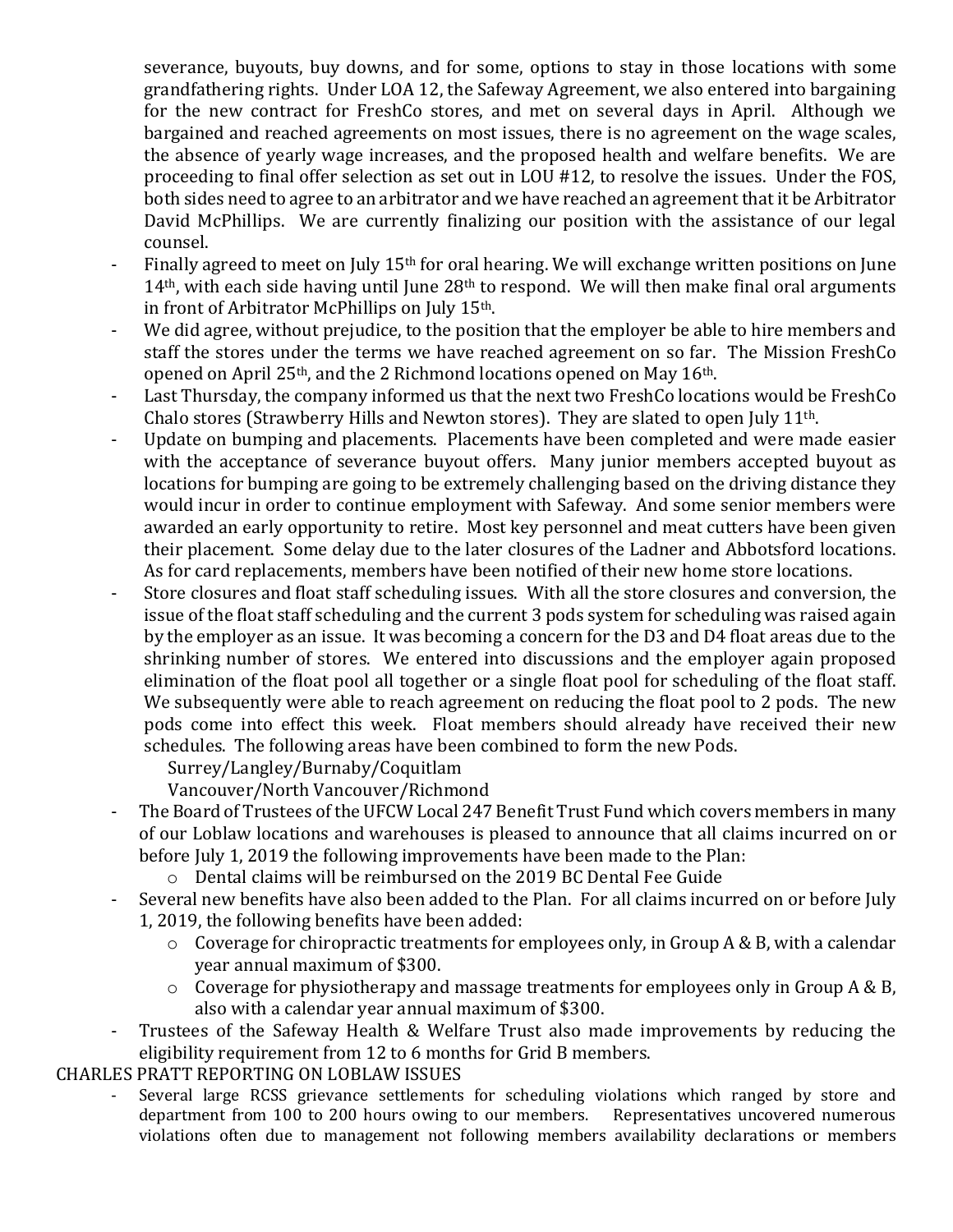themselves making side deals with management to avoid having availabilities consistent with the requirements of the CBA.

- A number of grievances filed for Assistant Front End Managers whom were being paid incorrect rates of pay. Under the RCSS CBA, Assistant Managers are to be paid \$0.40 an hour over the top rate in the Department. After inquiry, it was found the employee had not calculated the rates of pay correctly, and this resulted in grievance payouts ranging from \$1,400 to over \$14,000.
- Update on meeting with Arbitrator/Mediator Chris Sullivan that took place November 14, 2019 on the issue of underwater scales and the increase to minimum wage. After resolving the scales that were grossly impacted, we noticed there were several classifications pay scales that were impacted in a minor way that were not addressed in Chris Sullivan's decision. After several meetings with Loblaw, an agreement was reached to treat those classifications in a similar manner to the classifications dealt with previously. Bakers, Meatcutters, Senior Pharmcy Assistants, Grand-fathered Pharmacy Techs, GM Specialists in both in and out of the GVRD and Optical Techs scales were all positively affected on the lower end of the respective scales. Changes come into effect June 1, 2019.

 m / s / c to adopt the President's report as read

#### 7. **Secretary-Treasurer's Report**

The 2018 Audited Financial Statement was read.

m / s /c to adopt the Audited Financial Statement & Secretary-Treasurer's report as read.

## 8. **Guest Speaking – Murphy Fries from Koskie Glavin Gordon**

Please see attachment for her full notes.

Employers requesting sick notes for single and short amounts of time off due to illness

#### 9. **Bargaining Report**

- Bargaining concluded at No Frills in Trail. A deal was reached in March and ratified on March 18 & 19. Highlighted include fixing the wage scale so when minimum wage changes all employees would receive a raise. Part-time employees will now have access to some benefits that were previously only available to full-time employees.
- Bargaining commenced on May 1<sup>st</sup> for 2 days and continued May 28 and 29<sup>th</sup> at Peter's YIG in Kelowna. We're looking for improvements on part-time benefits and wage scales. Negotiations are moving well, and we will get into monetary items on the next dates of June 27 & 28th.
- Bargaining for YIG Davie Street was set to start May 30<sup>th</sup> for 2 days, but had to be cancelled due to unforeseen circumstances from both the Company and the Union Committees. Looking to reschedule in mid-June.
- Letters to bargain were sent to the following employers: Quesnel Extra Foods, Langley YIG, Aramark Delta, Salmon Arm No Frills, Wholesale Club province-wide.

## 9. **Education & Training Report**

- New Labour Community Advocate course that was booked for Feb. 12 & 13 had to be unexpectedly replaced with Resiliency course, followed by an overview on how Domestic Violence can affect workplaces. We also a First Aid, Bullying & Harassment and Transforming Assumptions course, a money skills course in Victoria and in Kelowna. While in Kelowna we also did an Introduction to Stewardship Program, and did the same program at our New Westminster Training Centre in February.
- Online courses are available through WebCampusPlus
- Executive Board members participated in a Mental Health course which was designed to identify mental health, reduce and eliminate stigma, cover accommodation and learn basic metal health first aid skills so that members can be better assisted during crisis.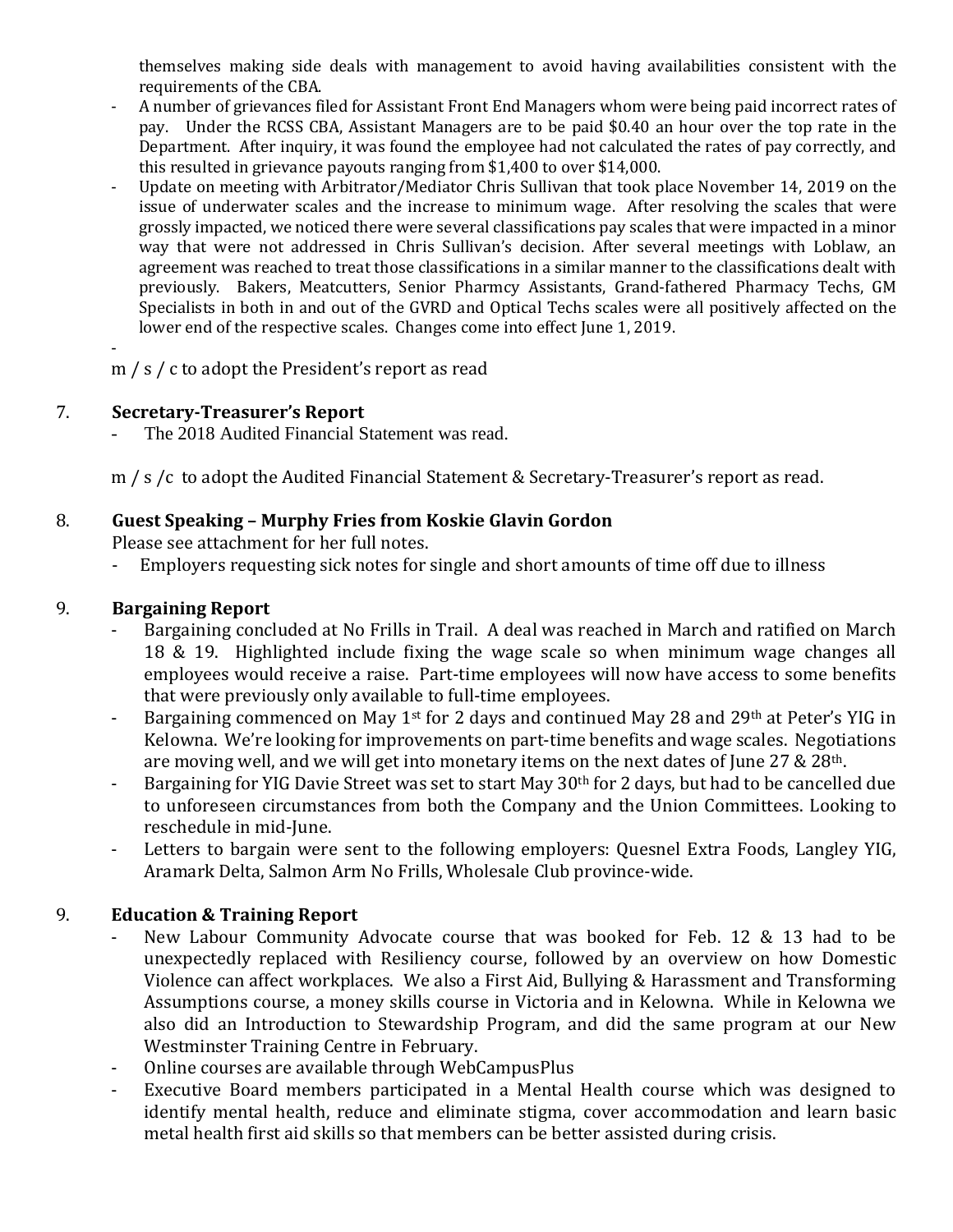## 10. **New Business**

- No new business.

5 questions taken by members on the call.

#### 11. **Member Draw**

The draw was conducted electronically. 3 winners were picked; each receiving a \$100 gift card.

## 12. **Adjournment**

The meeting adjourned at 7:38 pm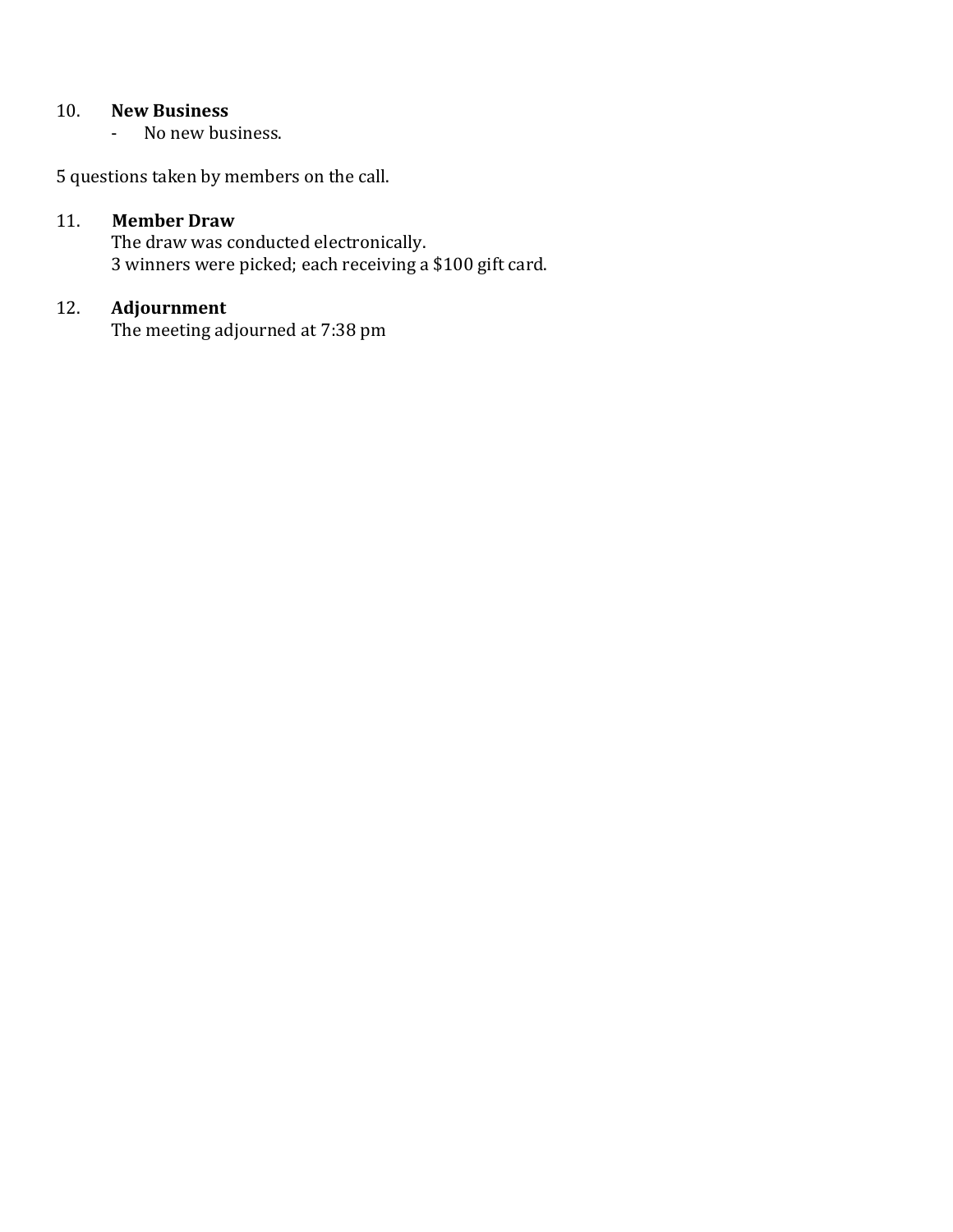#### **Murphy Fries – Koskie Glavin Gordon**

- Suzanne Hodge: At this time, I would like to introduce our special guest speaker, Murphy Fries. Murphy is one of our lawyers at Koskie Glavin Gordon. Murphy has been with the firm for 11 years and has handled numerous legal issues for us. Murphy spoke to us about cannabis in the workplace during our previous telephone town hall meeting in February. Tonight we have asked Murphy to talk for a while on the subject of employers requesting sick notes for single and short amounts of time off due to illness. So at this point, I will turn the discussion over to Murphy.
- Murphy Fries: Thank you, Suzanne, thank you for inviting me. Good evening, everyone. So I've been asked to speak to you about sick days and what kind of information your employer can legitimately demand from you and when. I understand that some employers might require that employees provide a doctor's note for taking just one single sick day. This causes real problems for employees, because if you have the flu and have to go sit in a doctor's office instead of resting at home for the day, your doctor's not going to be happy about that.
- Murphy Fries: The Canadian Medical Association has said that employers requiring sick notes for short term illnesses can introduce unnecessary public health risks, as patients who would otherwise stay home may spread viruses while out to get a sick note. This also adds to the load on the overburdened healthcare system and can result in longer wait times for patients.
- Murphy Fries: To answer the question: when can an employer demand a doctor's note, and what information is an employer entitled to? The starting point is that an employer is entitled to verify the validity of an absence due to illness, and this includes seeking confirmation from your doctor. However, arbitrators and the courts also recognized that privacy over medical and health information is one of the most significant privacy rights in Canadian society. The nature and amount of medical information and employer is entitled to will vary with the length of your absence and frequency of your absences. So the longer an employee's absent from work due to illness or injury, the more information the employer will be entitled to demand. Also, in situations where an employee has had frequent single day absences, particularly if taken before or after their regular days off, of work.
- Murphy Fries: Most arbitrators have found that an employer is not entitled to information about the specific diagnosis or details about treatment such as the prescribed medication. And other medical information an employer is not entitled to at the very early stages of an illness, first few days off, includes primary and secondary condition; past or similar condition; names of your specialists; specialty of the physician, such as whether it's a psychologist or oncologist, not entitled to that in the early days; is surgery required; is hospitalization required; is the condition obstetrical or pregnancy related; is the absence related to drugs or alcohol abuse; details of counseling sessions; copies of medical records, charts, or clinical notes. So note that at the early stages of an illness, as an absence grows longer or in more complex cases, the employer may be entitled to some of that information.
- Murphy Fries: But in the first few days of an absence, the employer is entitled to know only the general nature of your condition. For instance, stomach problems. But not the specific diagnosis. For example, the diagnosis for stomach issue could be a range of conditions such as irritable bowel disease, ulcer, or pregnancy. So employers are not entitled to that precise diagnosis if you've been absent for just a couple of days. In addition to the general nature of the condition, the employer is entitled to the employee's prognosis and expected return to work date, and whether the employee's compliant with the doctor's recommended treatment. But again, not the details of that treatment plan.